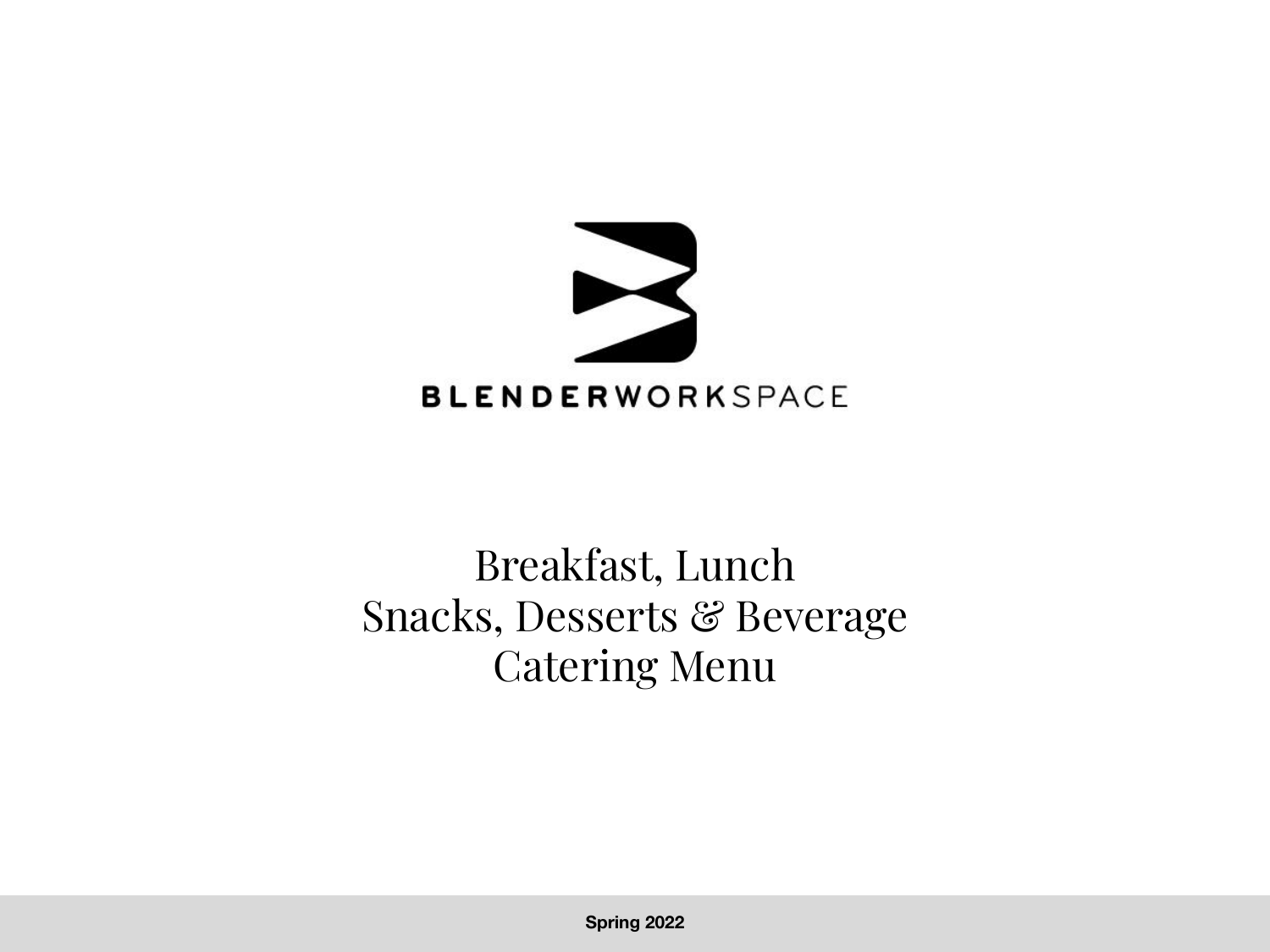# Breakfast

| AVOCADO TOAST PLATTER<br>Chili honey, smoked salt on country bread                                                                                                                              | \$20 per person |
|-------------------------------------------------------------------------------------------------------------------------------------------------------------------------------------------------|-----------------|
| <b>CONTINENTAL BREAKFAST</b><br>Pastries, butter & jam, fresh fruit                                                                                                                             | \$15 per person |
| <b>EGG SCRAMBLES</b><br>Served with toast, choice of one:<br>Bacon, cheddar, caramelized onion<br>Mushroom, feta, spinach<br>$\overline{\phantom{a}}$<br>Smoked salmon, goat cheese, fresh dill | \$22 per person |
| <b>YOGURT PARFAIT</b><br>Greek yogurt served with maple walnut granola and fresh mixed berries.                                                                                                 | \$20 per person |
| <b>FULL BREAKFAST BUFFET</b><br>Avocado toast platter<br>-<br>Fresh fruit<br>Egg scramble<br>Yogurt parfait                                                                                     | \$50 per person |

*All pricing for groups of 10 or more, gratuity and catering fee additional.*

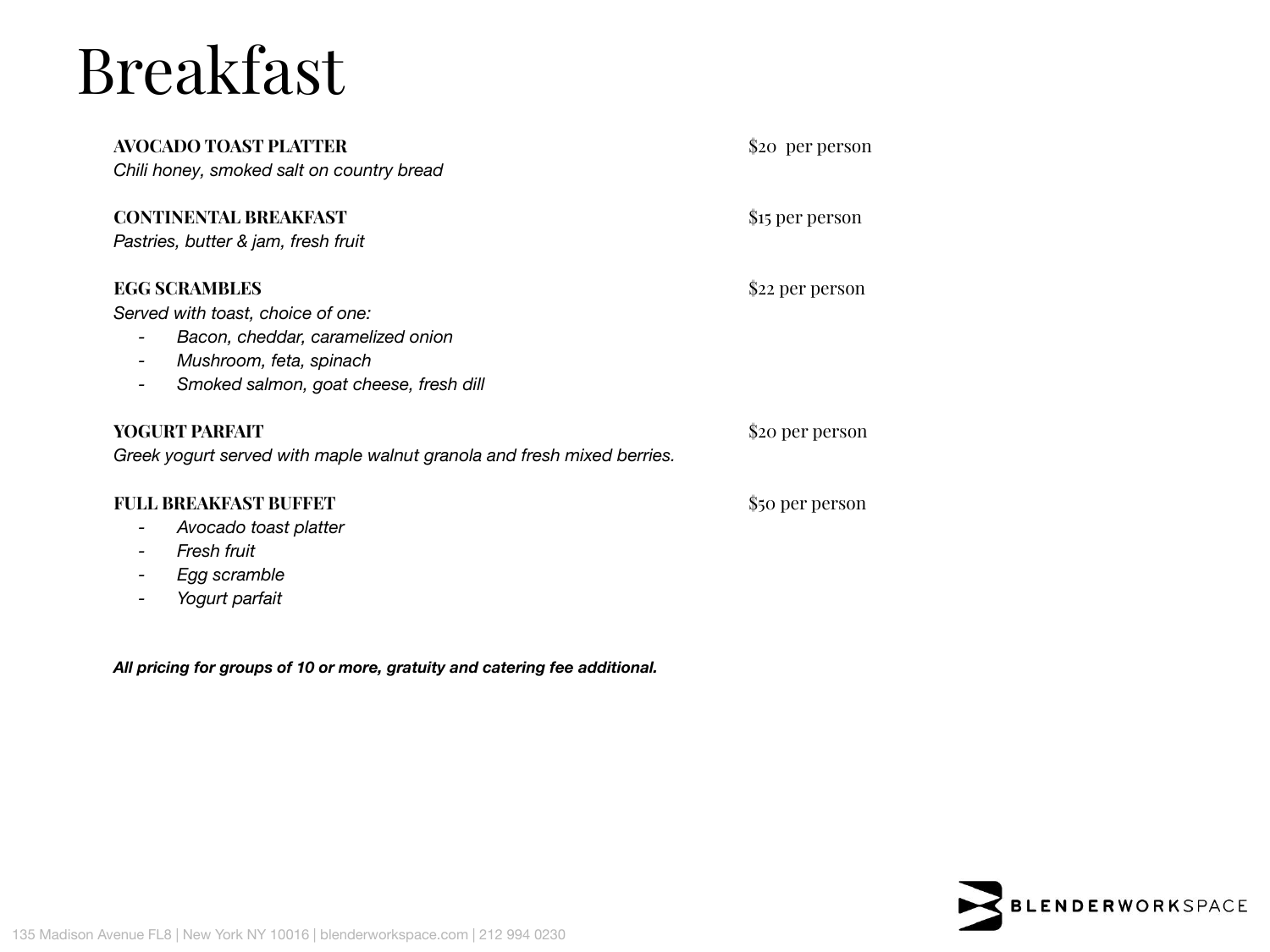# Lunch

#### **SANDWICH PLATTER** \$22 per person

*Select up to four:* 

- *- ROASTED TURKEY: provolone, thyme-roasted apples, arugula, dijonnaise on whole grain ciabatta*
- *- BUFFALO CHICKEN SALAD: parmesan, avocado, carrots, cucumber, and kale on a wrap*
- *- BLT: bacon, arugula, sliced tomato, avocado, honey, goat cheese on sourdough*
- *- CHICKEN BRUSSELS CAESAR: shaved brussels sprouts, kale, parmesan, lime caesar dressing on a wrap*
- *- SMOKED SALMON: herbed goat cheese, lemon kale, sliced tomato, cucumber, red onion on ciabatta*
- *- AVOCADO CAPRESE (vegetarian): fresh mozzarella, sliced tomato, avocado, greens, balsamic glaze on focaccia*
- *- DIJON CHICKPEA SALAD (vegan): butter lettuce, tomato, cucumber on sourdough*

**ENTREE SALADS** \$24 per person

- *- CHOPPED: Kale, arugula, pecorino, artichoke hearts, spicy peppers, shaved fennel, toasted pine nuts, cider vinaigrette*
- *- AVOCADO CAPRESE: Mixed greens, fresh mozzarella, tomatoes, avocado, onions, homemade croutons, fresh basil, balsamic vinaigrette*
- *- BRUSSEL SPROUT CAESAR: Shaved brussels sprouts, shredded kale, parmesan, homemade croutons, lime caesar dressing*
- *- QUINOA BOWL: Quinoa, avocado, shredded kale, roasted squash, cherry tomatoes, cucumbers, carrots, cilantro pepita dressing*
- *- Pesto Chicken Bowl: grilled chicken, farro, parmesan, avocado, roasted cherry tomatoes, arugula, red onion with housemade pesto*
- *- Spicy Tuna Bowl (gf): rare tuna, cilantro pepita quinoa, avocado, cucumber, wasabi nori, arugula, radish, tamari ginger vinaigrette, spicy aioli*



*All pricing for groups of 10 or more, gratuity and catering fee additional.*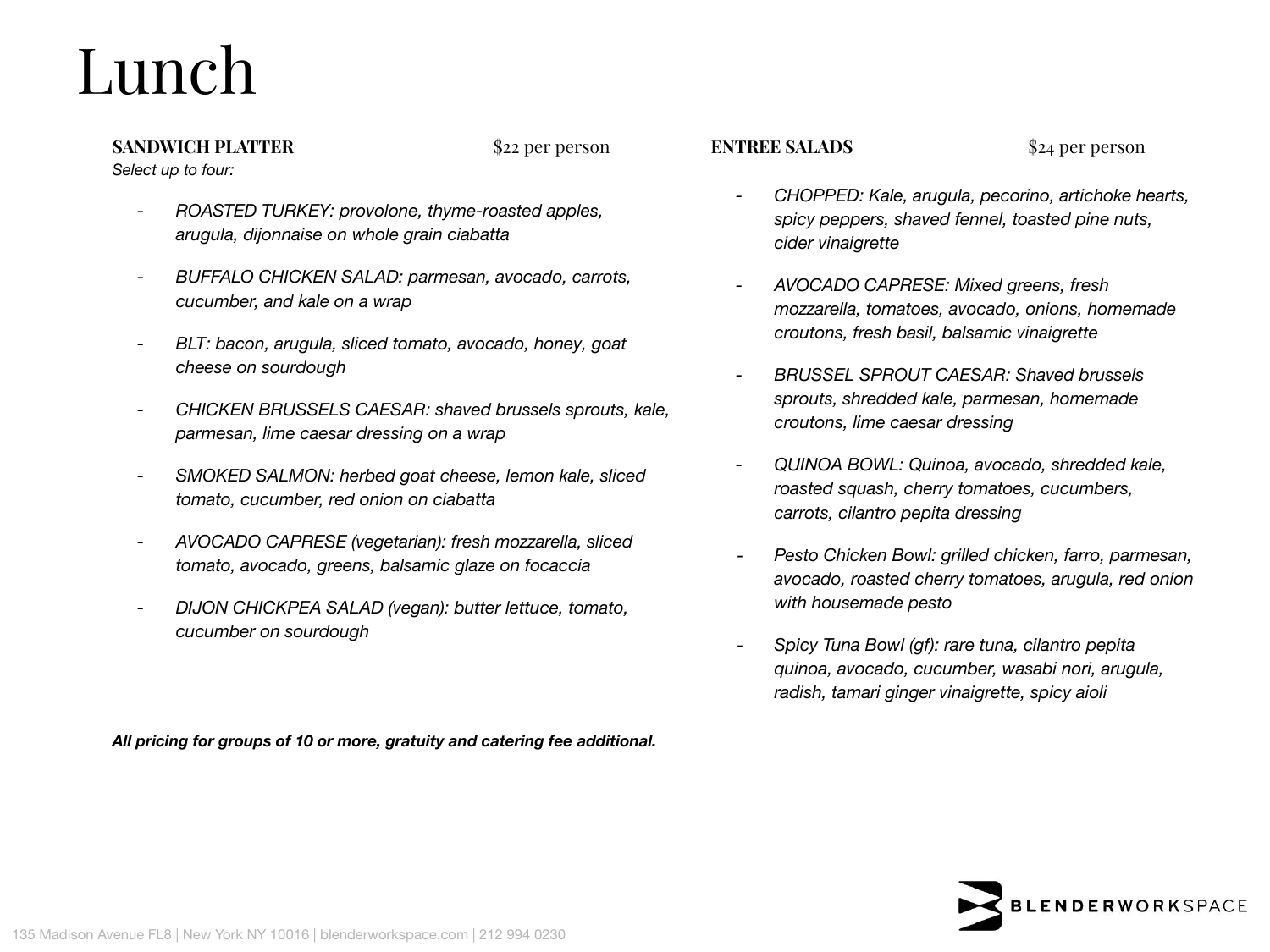## Snacks

| <b>TRUFFLED POPCORN</b><br>Parmesan, fresh parsley                                                                        | \$12 per person |
|---------------------------------------------------------------------------------------------------------------------------|-----------------|
| <b>CRUDITE</b><br>Fresh vegetables and dip                                                                                | \$12 per person |
| <b>CURED MEAT &amp; CHEESE PLATTER</b><br>Selection of Murray's cured meats and artisanal cheeses, nuts, and dried fruits | \$25 per person |
| <b>SMALL BITES</b><br>seasonal selection of crostini                                                                      | \$8 per person  |
| AFTERNOON SNACK BAR                                                                                                       | \$16 per person |

*Kind bars, mixed nuts, popcorn, whole fresh fruit*

*All pricing for groups of 10 or more, gratuity and catering fee additional.*



135 Madison Avenue FL8 | New York NY 10016 | blenderworkspace.com | 212 994 0230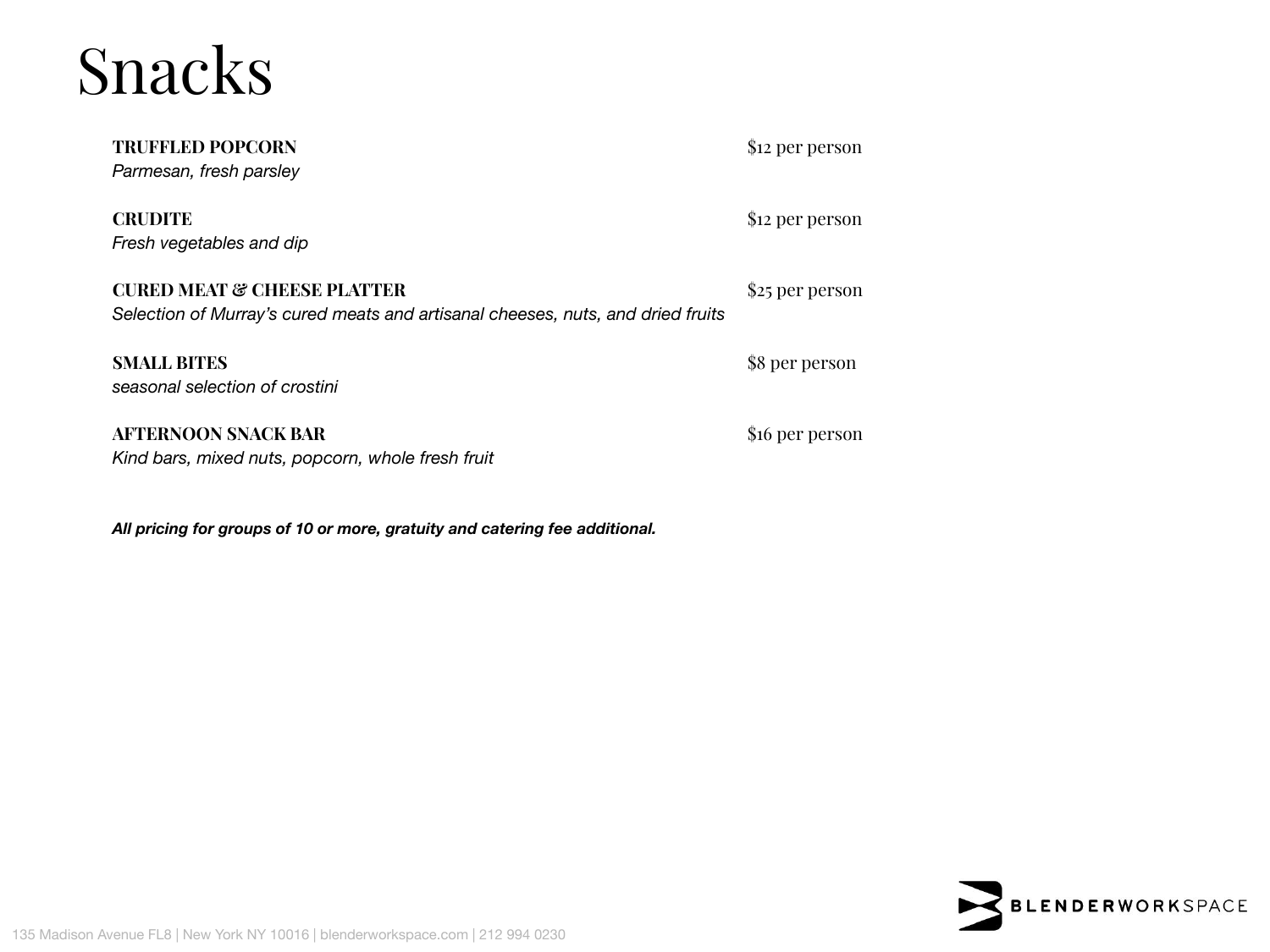### **Desserts**

**SWEETS PLATTER** \$10 per person *Assorted cookies, brownies*

**MINI CUPCAKES** \$10 per person *Selection of bite-sized cupcakes*

**MINI DOUGHNUTS** \$10 per person *Assorted flavors of bite-sized doughnuts* 

**FRUIT PLATTER** \$12 per person *seasonal fruit*

Our Event Team is happy to customize menus to fit our clients' needs. Please inquire for additional options.

*All pricing for groups of 10 or more, gratuity and catering fee additional.*

**BLENDERWORKSPACE**